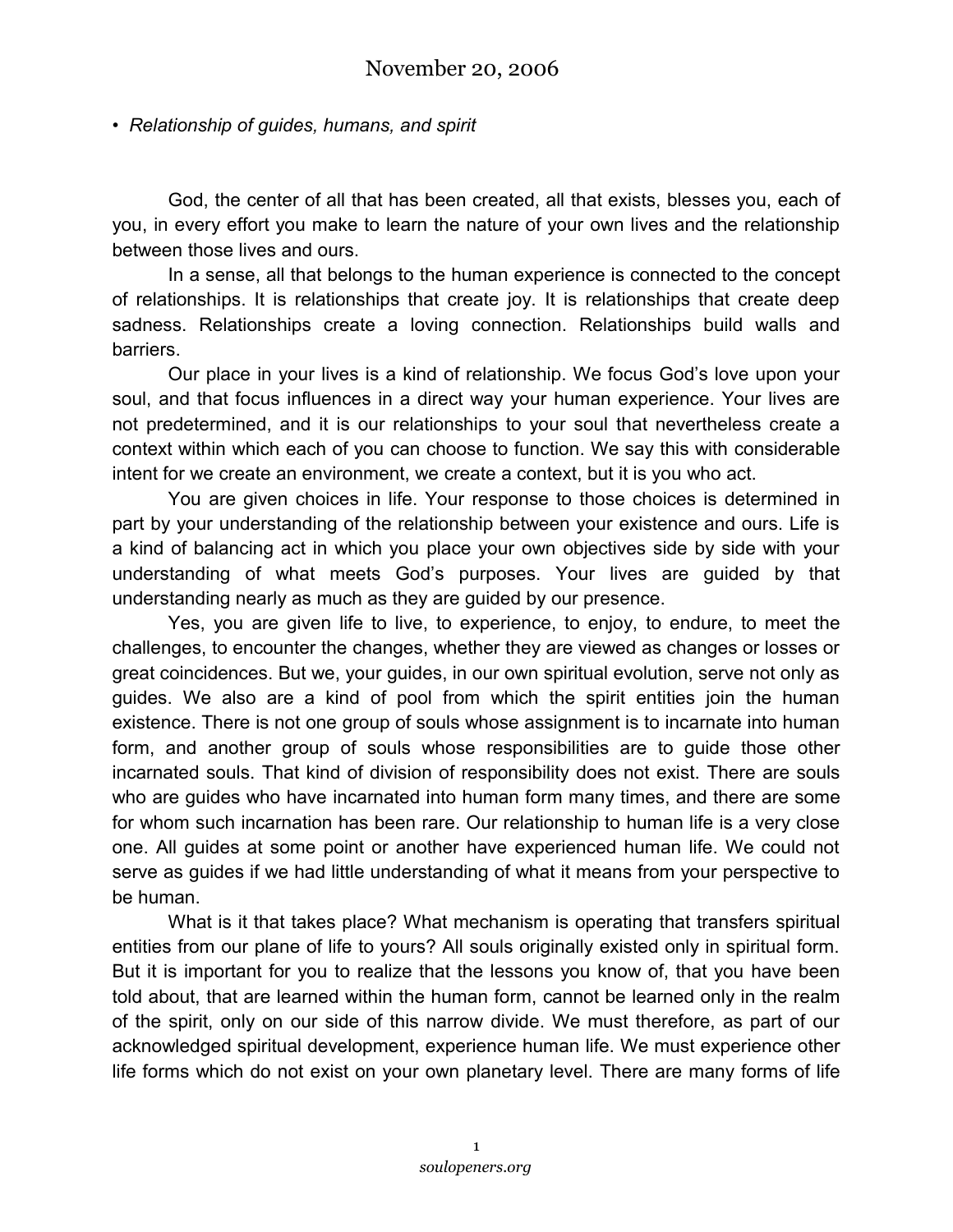that contain the spirit. You, as human beings, are not the only element of creation endowed with spirit.

We grow in our spiritual awareness, but there comes a time in our growth when we realize it is necessary to experience human life. We are aware of the potential that exists to be connected to human lives in points A, B, C, etc. We know the potential that is available within a community, within a family, within groups. We are fully aware of what that potential may be. But just as your own lives are not fully predetermined, neither are our spiritual lives completely predetermined.

We learn by what is experienced in human form. You learn. Your life, the life of a human being, stores enormous potential. That potential is affected by many areas of life. So even when we identify the kind of existence that we as spirit entities need, we still do not associate ourselves with a human life through absolute certainty of what that life will mean. There are events in the human plane that cut short the human experience. Those events are not predetermined, and when a soul is not given the opportunity to learn what must be learned while connected so intimately to that human life, there is need for further experiences, further opportunities to learn.

Human life is exactly like a school. The teacher learns, the student learns. There is growth on both sides. When you experience human life you grow emotionally, personally, physically, spiritually. That growth is the result of potential. A fine seed in poor soil cannot grow. A fine seed needs a soil that is enriched. It is important to accept that your responsibility in life is to be dedicated to an enrichment of yourselves that will serve the greater purpose of your soul's development.

Ideally, human life is about spiritual growth. That is the essence of life. You do enjoy life, you do endure life, you do suffer in life. Life has its own rhythms but nevertheless, life is not about you. Life is about your soul. Life is about spreading the power of love. Everything you do that fosters a sense of love, that reflects a loving attitude, a loving relationship, follows the wishes of God. Every such life is fully being realized. There is nothing missing from a human life devoted to the spirit. Without such devotion the spirit continues to grow, for the spirit receives God's reflection through us, just as you being human benefit from this guidance, from this reflection of God. You do not have a separate existence from the soul. Both are warmed by the same sun. You both are nourished by the same water. You both are comforted by the same love.

Just as some lives are long and filled with great growth, there are other lives that are also long but not characterized by the growth which is needed. The issue, the question of karma is a question of growth. We spirits must learn what is essential for us in human life form. If that is not accomplished in one life, then it can be furthered in a relationship to another. If you live a life that society says is characterized by evil, as some religions may characterize as sin, if that life is not directed toward being loving, then you must experience more opportunities to learn what must be learned. The Indian concept of karma contains much truth, but not fully Truth. You are not punished by what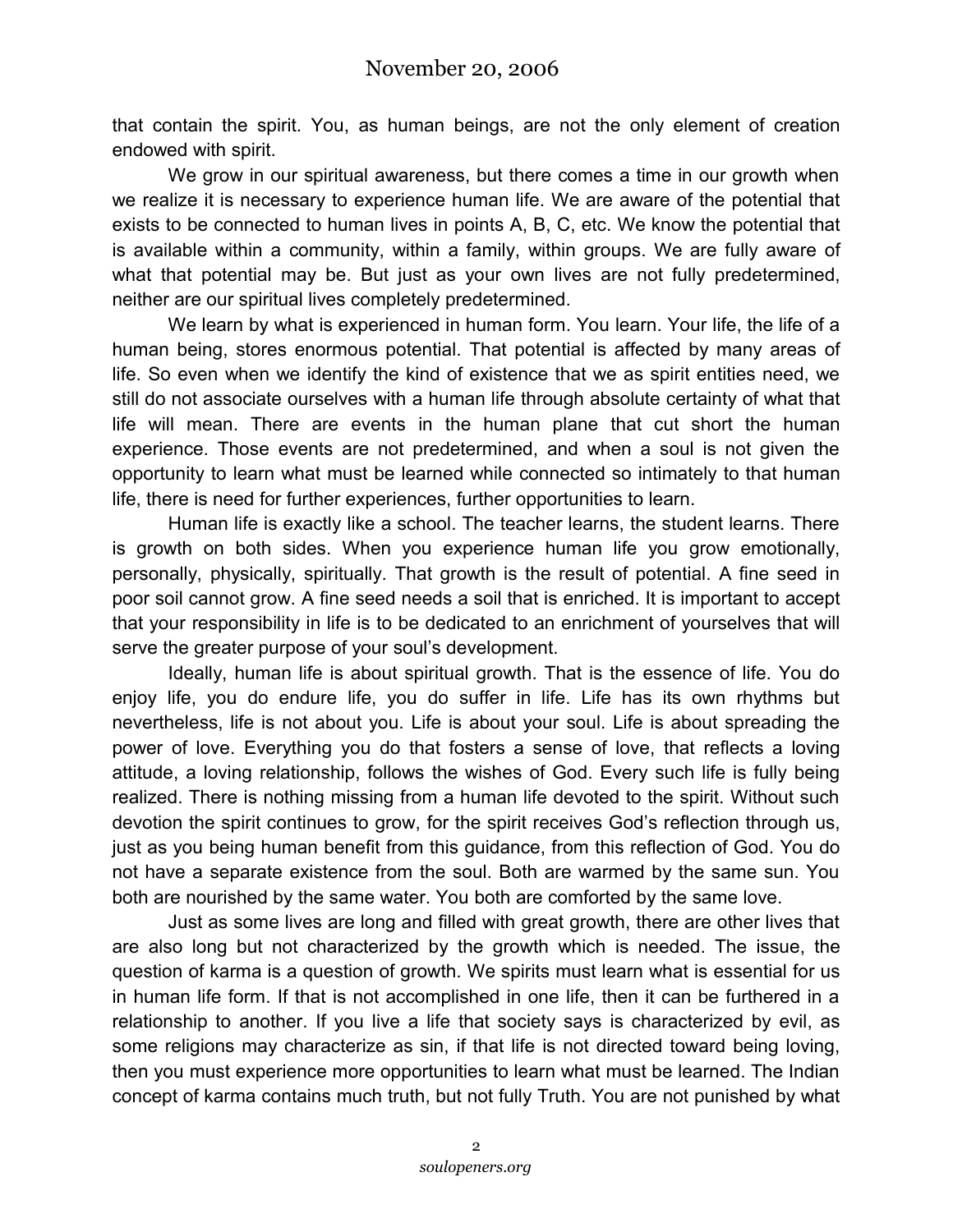you don't learn. You are each simply given another chance and then another and yet still another until the learning has taken place. It is not a matter of working off what was bad, but rather living to learn what is good.

Nevertheless, the doctrine of returning to life does have some truth. You learn what you must learn. It is ultimately of no importance how long it takes to become loving and ultimately to become Love. Time is not the issue. What is important is the direction of life—life that takes you toward being loving, life that takes you toward being Love. That is all that is important.

We choose to incarnate because we are aware of the lessons that need to be learned. Only we can make that choice, for that choice is never made in isolation, it is never made alone. Such a choice to join human life is made with the loving support of other spirits. It becomes then not a duty, not an obligation, not a burden. It becomes something very natural that belongs to our own spiritual growth. Because we acknowledge that importance, the desire to join in a spiritual relationship with a human being is a natural one, freely made and filled only with enormous joy and anticipation anticipation of what may come from this life.

Your spirit center, your soul, is filled with great optimism, is filled with enormous strength. It is filled with the loving power of its presence. Your spirit is filled with a desire to connect with you and with God. That is all any of us are involved in. It is you we wish to be connected to, and it is God that provides the framework for that connection, that relationship.

You live life to the fullest when you live it lovingly. That is all that is asked in life. You are not asked to exert power, to exert influence, to change other people. You are not asked to be the savior of the world. You are asked to live lovingly. There is no higher purpose, for in your efforts to be conducting a loving life, you are becoming more loving. Your soul in this experience learns more about the potential held within a loving framework.

Do we choose you as individuals? Yes and no. We choose to join your human life, but we don't make this decision with a full "picture" as it were, of what your life will be like, for we cannot predict your choices. You may choose to seek an awareness of spirit. You may choose to deny an awareness of spirit. That is your choice. But even if you deny spirit, spirit grows. Spirit grows because you interact with others. Your relationship with others characterizes all that you do. If you deny God, God's presence is still there. If you deny your spirit center, that spirit center is still there. There is nothing that will change that reality, but in acknowledging your guides, in acknowledging your spirit center, you become so much more receptive to the importance of that presence.

You go through life often stating, "I have been richly blessed." And when you make such statements, if it is an acknowledgment of God's presence in your life, then that may be a true statement, for all souls are richly blessed. All human life is richly blessed. But even if you say that statement implying your being richly blessed somehow